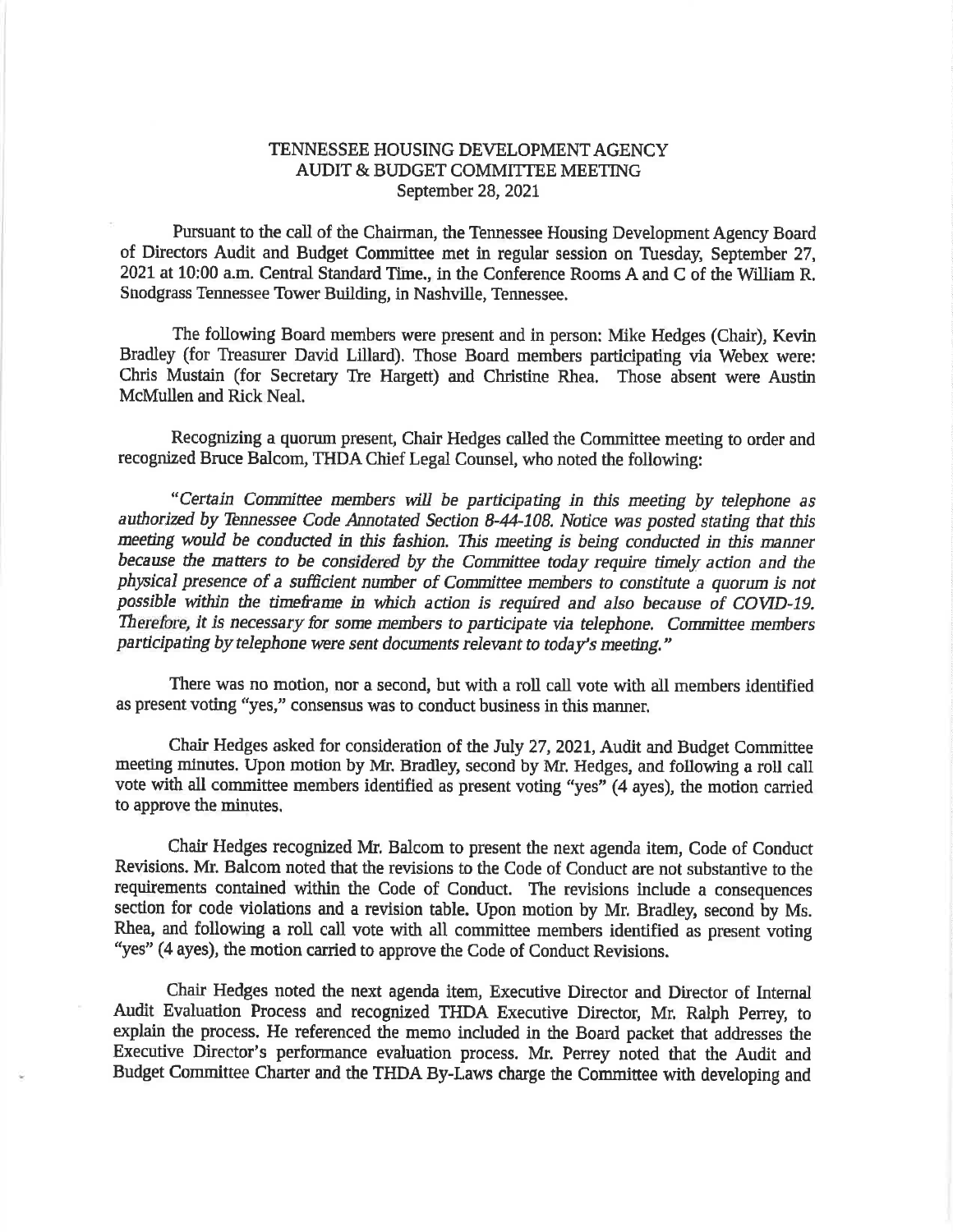implementing the evaluation process for the Executive Director. He explained that the evaluation process for the Director of Internal Audit is similar to the process for the Executive Director's performance review, except the latter evaluation is wholly within the purview of the Committee. Mr. Perrey added the final evaluations will occur at the November meeting, therefore no action by the Board will be required. The consensus of the Committee was to proceed with the proposed process as described in the referenced memo.

Chair Hedges recognized Ms. Gay Oliver, Director of Internal Audit to present the Internal Audit Updates. Ms. Oliver referenced the memo and additional documentation induded in the Board packet. She noted that the documentation is related to work the Intemal Audit division has done to assure that they are in compliance with the standards of the Institute of Internal Auditors. She added that they are preparing for the Extemal Quality Assessment scheduled for the week of October  $18<sup>th</sup>$ , and in preparation they have completed an internal readiness assessment, the results are outlined in the packet. In addition, as a result of the assessment the additional documents require the Committee's approval:

- o QualityAssurance and Improvement Prograrn (QAIP) review spreadsheet
- Internal Audit division Strategic Plan
- Independence Objectivity and Conflict of Interest Policy for Internal Audit
- Annual Independence and Objectivity Declaration
- Internal Audit QAIP Manual

 $\mathbf{V}$ 

Chair Hedges recognized Mr, Trent Ridley THDA Chief Financial Officer to present the Proposed Budget for Fiscal Year 2022-2023. Mr. Ridley referenced the Budget Proposal documents included in the Board packet. He noted the following:

- e The FY2L results were: Assets of \$3.6 Billion, Liabilities of \$3.1" Billion, and \$550 Million in Net Position. Operating income was increased to \$24 Million, primarily due to federal COVID related grants.
- r FY22 estimated revenues and erpenses are projected to be \$1,419.6 million and \$1,413.5 million respectively, of which \$1,280.8 million is State Budget. Operating revenues and expenses are projected to be \$265.8 million and \$249.5 million respectively for an Operating Income of \$16.3 million.
- r FY23 Proposed Budget operating revenues and expenses are projected to be \$173.3 million and \$157.0 million respectively, netting an approximate \$16.3 million operating income. This income will be used to fund \$7,5 million for Tennessee Housing Trust Fund grants.
- The State Treasury Budget decreases to \$379.0 million, primarily due to \$816.9 million of non-recurring grants (Cares Act, American Rescue Plan, and AG Mortgage Settlement).

Mr. Ridley noted that following Board approval, the state portion of the Proposed Budget goes through a review and approval process that includes the Department of Finance & Administration, the Governor's office, and the legislature. Following adoption of the state budget by the legislature, the state portion of the Proposed Budget becomes THDA's work program for fiscal year 2023. Adjustments during this process are normal and need to be authorized in the approval motion.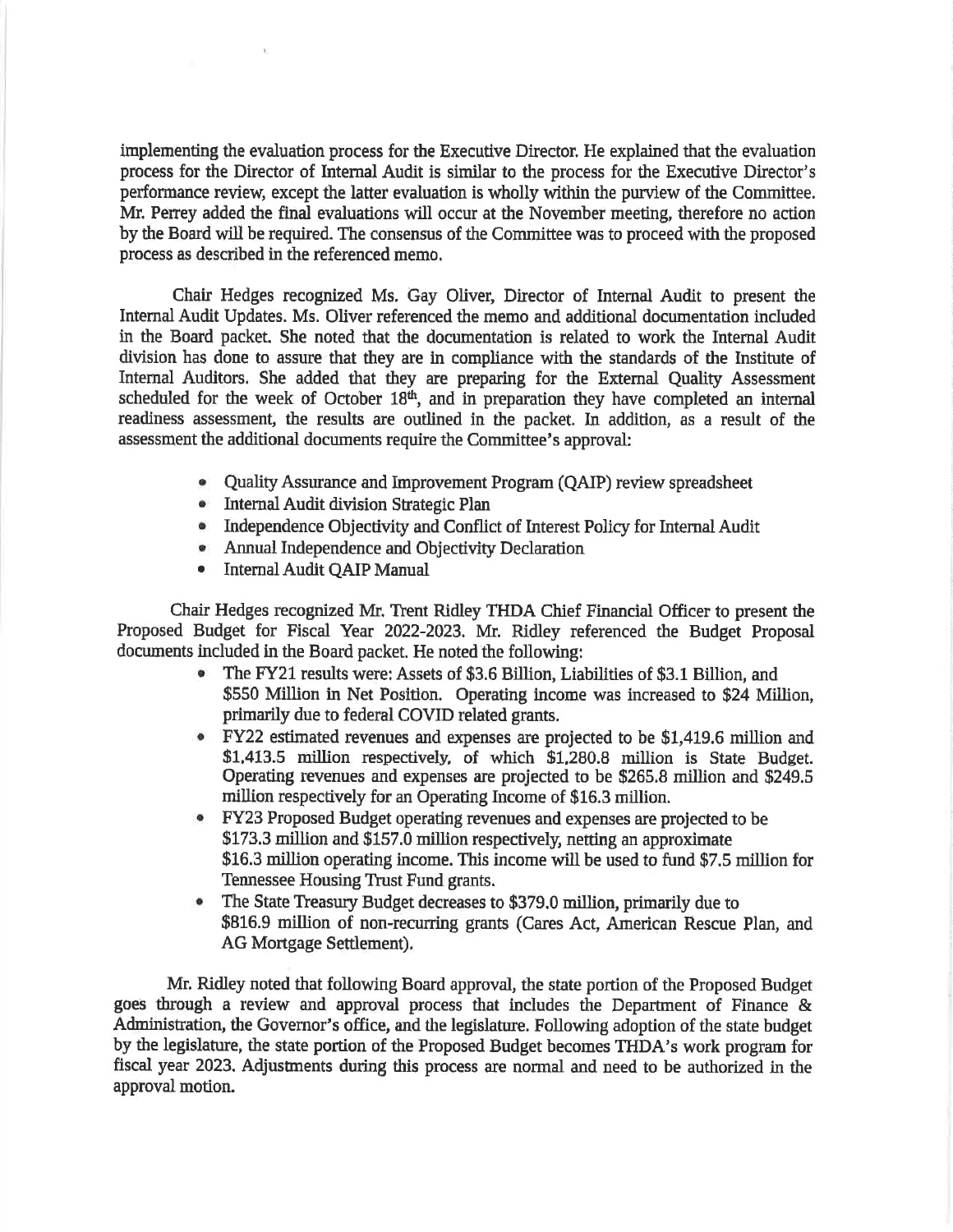Chair Hedges called for consideration of the Budget Proposal, upon motion by Mr. Bradley, second by Mr. Mustain, and following a roll call vote with all members identified as present voting "yes" (4 ayes), the motion carried that the proposed budget be submitted to the Board with authorization for staff to make adjustments as required through the State review and approval process.

With no other issues or reports to be presented, Chair Hedges adjourned the meeting.

Respectfully submitted,

Cathele -Oliver

Director of Internal Audit

Approved this 16<sup>th</sup> day of November, 2021.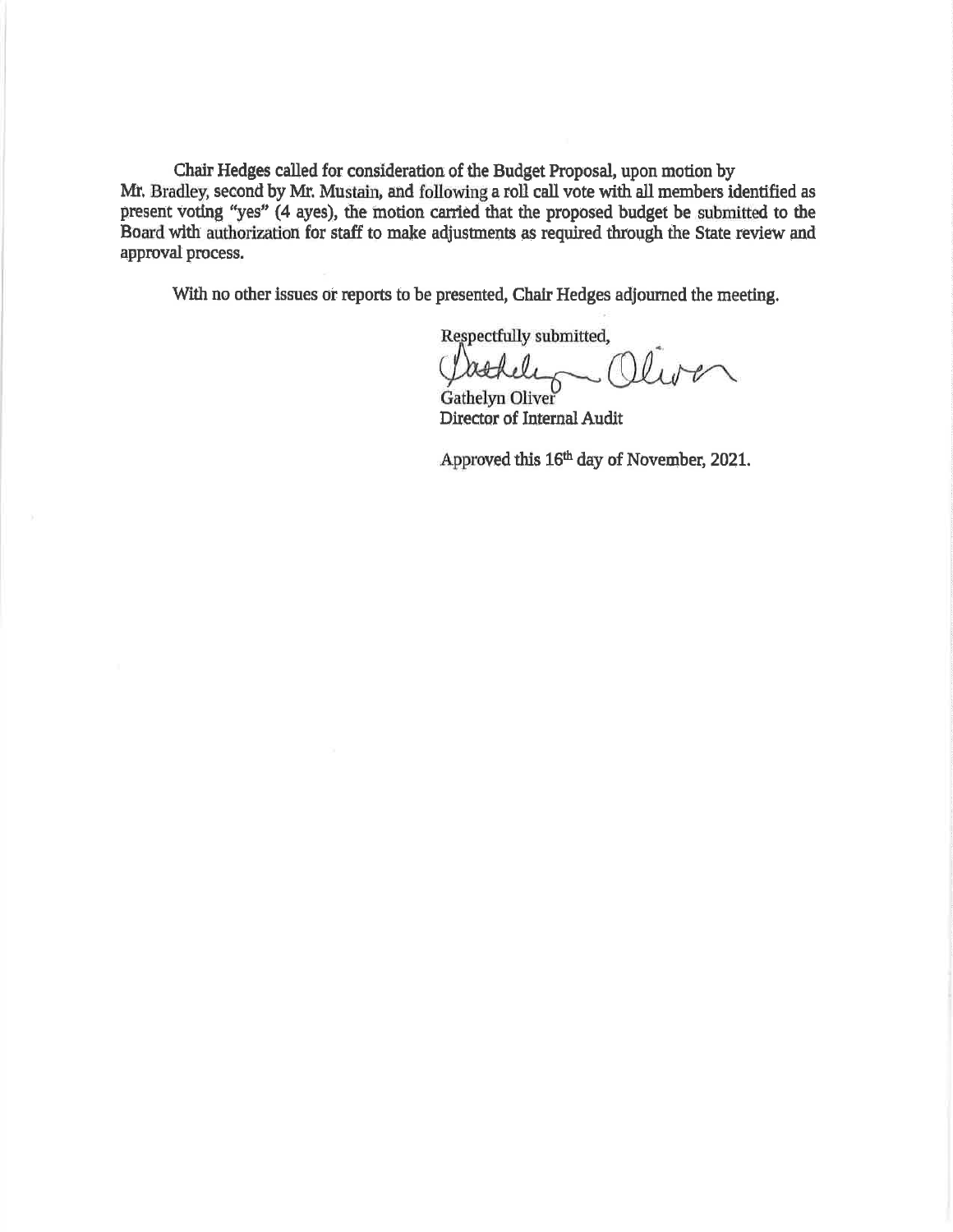## TENNESSEE HOUSING DEVELOPMENT AGENCY BOND FINANCE COMMITTEE September 28,2021

Pursuant to the call of the Chairman, the Bond Finance Committee of the Tennessee Housing Development Agency Board of Directors (the "Committee") met on Tuesday, September 28,202I, at 10:26 A.M. at the William R. Snodgrass Tennessee Tower, Conference Rooms A & C, 312 Rosa Parks Blvd; Nashville, TN 37243 with certain members present via video WEBEX call.

The following Committee members were present in person: Mike Hedges (Chair); Kevin Bradley (for Treasurer Lillard); and Katie Armstrong (for Comptroller Jason Mumpower). The following Committee members were present via WebEx: Chris Mustain (for Secretary of State Tre Hargett) and Doree Hicks (for Commissioner of Finance & Administration Butch Eley). Also, other Board Members present were: Joann Massey; Mathew McGauley; John K. Snodderly; Chrissi Rhea; and Tennion Reed.

Recognizing a quorum present, Chair Hedges called the meeting to order at 10:26 a.m. Central Time and recognized Mr. Bruce Balcom, THDA Chief Legal Counsel, who presented the following statement:

"Certain Committee members will be participating in this meeting by telephone as authorized by Tennessee Code Annotated Section 8-44-108. Notice was posted stating that this meeting would be conducted in this fashion. This meeting is being conducted in this manner because the matters to be considered by the Committee today require timely action and the physical presence of a sufficient number of Committee members to constitute a quorum is not possible within the timeframe in which action is required. This is also necessary to protect everyone's health and safety due to COVID. Therefore, it is necessary for some members to participate via telephone. Committee members participating by telephone were sent documents relevant to today's meeting."

Upon motion by Ms. Armstrong and second by Mr. Mustain, and following a roll call vote, the motion carried to approve doing business in this manner with all members identified as present voting "yes".

Chair Hedges called for consideration of the luly 27,2021, Bond Finance Committee Meeting Minutes. Upon motion by Kevin Bradley, second by Ms. Armstrong, and following a roll call vote with all members identified as present voting "yes", the motion carried to approve the July 27, 2021, minutes.

Chair Hedges indicated the next item for consideration was the sale of Issue 2021-3 Bonds. Bruce Balcom, THDA Chief Legal Counsel, presented the following documents that were circulated for the Committee's consideration: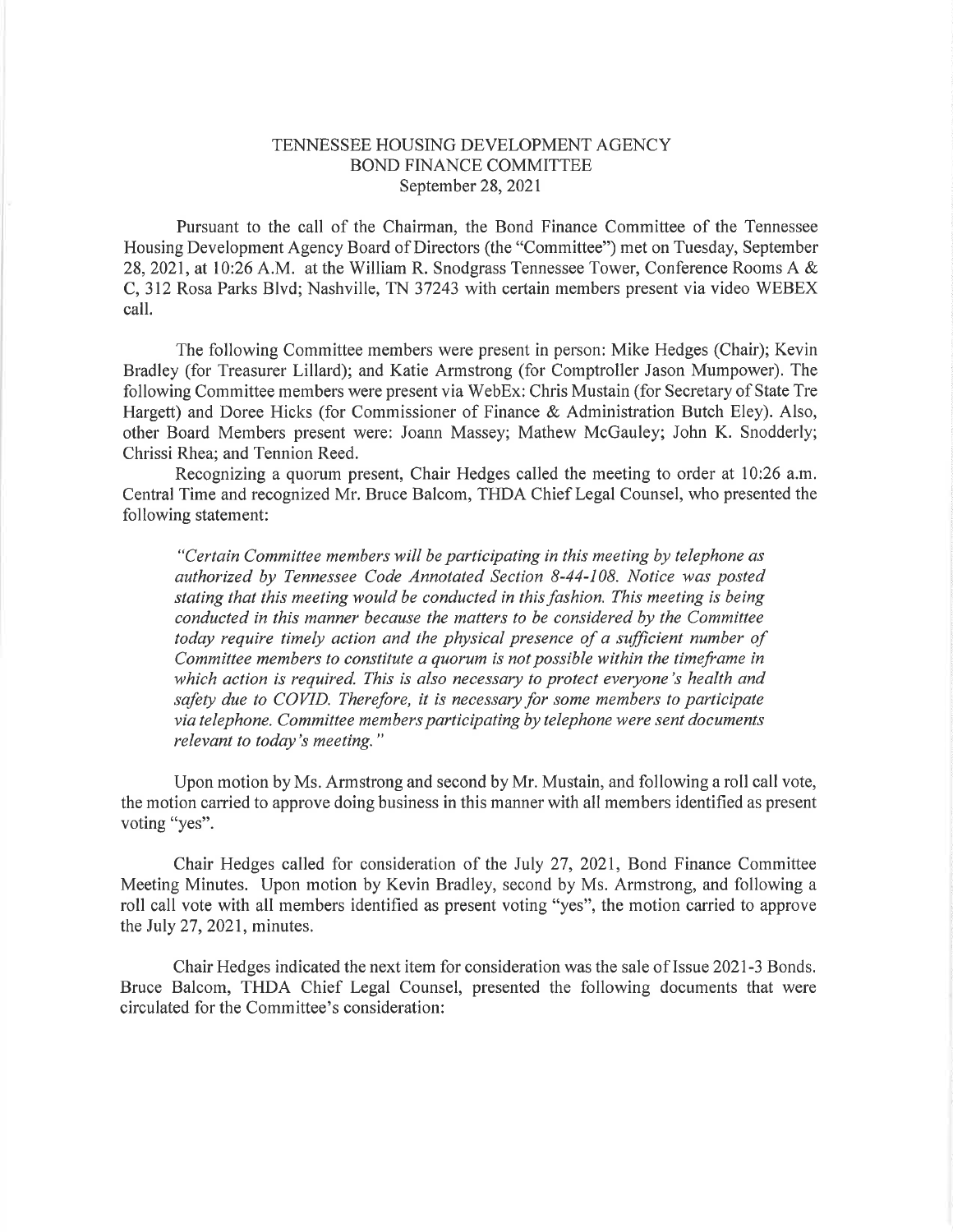- a A memorandum regarding Issue 2021-3 from Mr. Balcom, dated September 9, 2021, that described the documents to be considered, explained how the authorization for Issue 2021-3 complied with THDA's Debt Management Policy, and included recommendations regarding bookrunning senior manager and rotating co-manager based on information provided in a separate memo dated September 8, 2021, by CSG Advisors incorporated ("CSG"), financial advisor for THDA.
- a A separate memorandum from CSG dated September 8,2021, that recommended authorization of Issue 2021-3 under the 2013 General Resolution, through a negotiated sale, in an aggregate principal amount not to exceed \$175 million, to refund certain outstanding THDA bonds, and to include a Convertible Option Bond to preserve remaining 2018 volume cap.
- a The Plan of Financing for Issue 2021-3 in an aggregate principal amount not to exceed \$175 million (the "Plan of Financing").
- a Resolution of the Board of Directors of the Tennessee Housing Development Agency authorizing the issuance and sale of Residential Finance Program Bonds, Issue 2021-3, that includes the form of Supplemental Resolution for Issue 2021-3 and that authorizes the referenced bond issue and delegates authority to the Authorized Officer to determine all final terms and conditions of the bonds (the "Authorizing Resolution").
- $\bullet$ Resolution of the Board of Directors of the Tennessee Housing Development Agency authorizing reimbursement of THDA from proceeds of Issue 2021-3 in an amount not to exceed \$50,000,000 (the "Reimbursement Resolution").
- a The form of Supplemental Resolution for Issue 2021-3.
- $\bullet$  A separate memorandum from CSG dated September 8, 2021, that recommended Citigroup Global Markets Inc. to serve as bookrunning senior manager and for Duncan Williams to serve as the rotating co-manager.

Upon motion by Ms. Armstrong, second by Mr. Bradley, and with a roll call vote with all members identified as present voting "yes", the motion carried to recommend the Authorizing Resolution, the Reimbursement Resolution, and the form of Supplemental Resolution to the Board of Directors, and to approve the Plan of Financing.

Bruce Balcom, THDA Chief Legal Counsel, requested guidance from the Bond Finance Committee for moving forward with the Underwriter Team Selection Process. Typically, every three years, THDA has employed a process to select an Underwriting Team to conduct THDA's bond sales. The last time THDA underwent this process was in 2018, but due to the COVID-I9 pandemic, THDA granted a one-year extension to the current Underwriting Team. In an effort to maintain the three-year period, it is time to begin the Underwriter Selection Process for the next three-year period, for calendar years 2022, 2023, and 2024. THDA staff plans to provide more information and a detailed memo at the November 2021, Bond Finance Committee meeting and request a vote to approve the Underwriter Team selection process.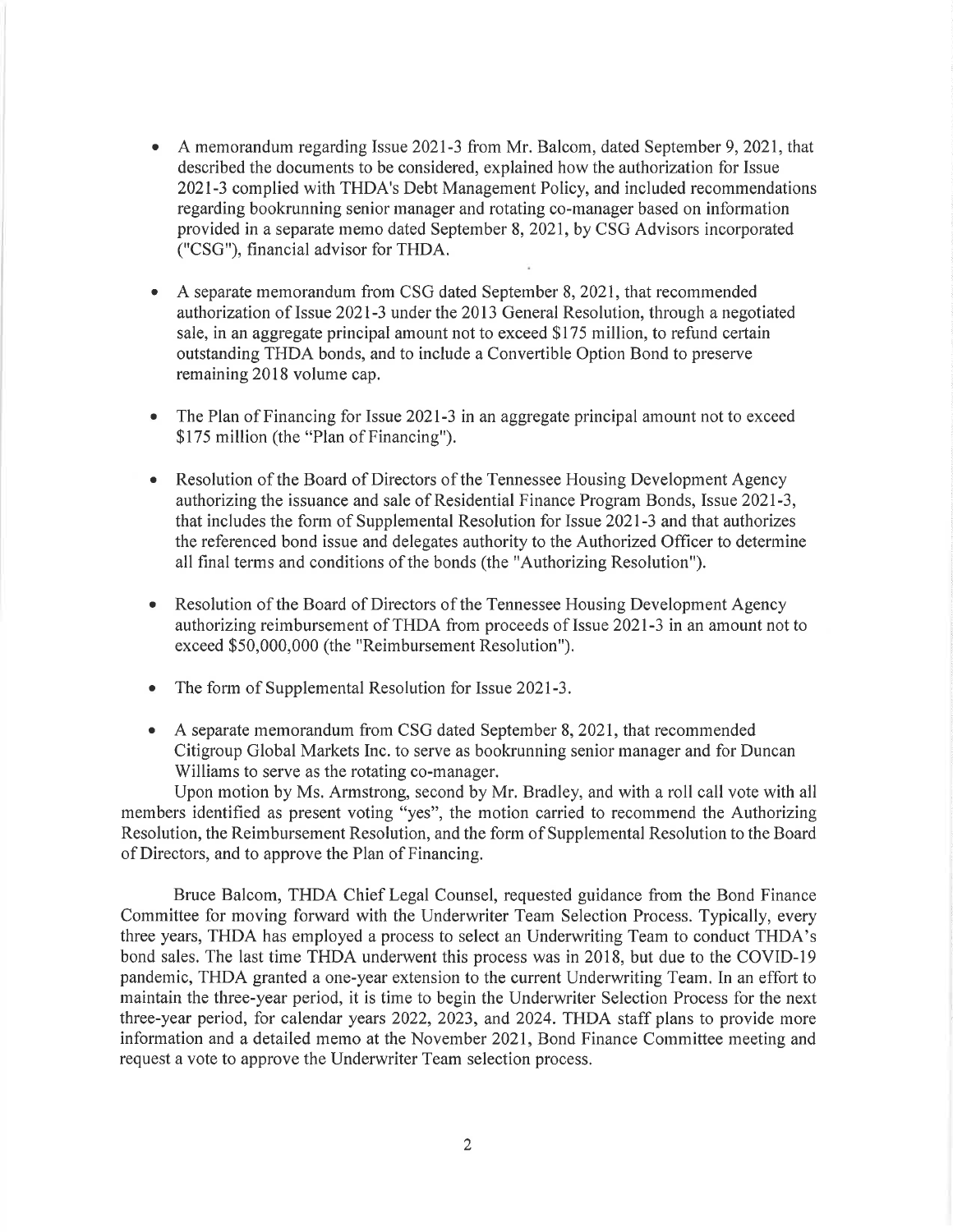No formal motion needed to move forward with the Underwriter Selection Process, however, an approval by consensus was endorsed by Chair Hedges. There were no objections and Chair Hedges deemed the plan to move forward with the Underwriter Selection Process for the next three-year period to be approved.

There being no further business, Chair Hedges adjourned the meeting at 10:37 A.M

Respectfully submitted,

Jarden Verysson

Sandi Thompson, Assistant Secretary Approved this  $16<sup>th</sup>$  day of November, 2021